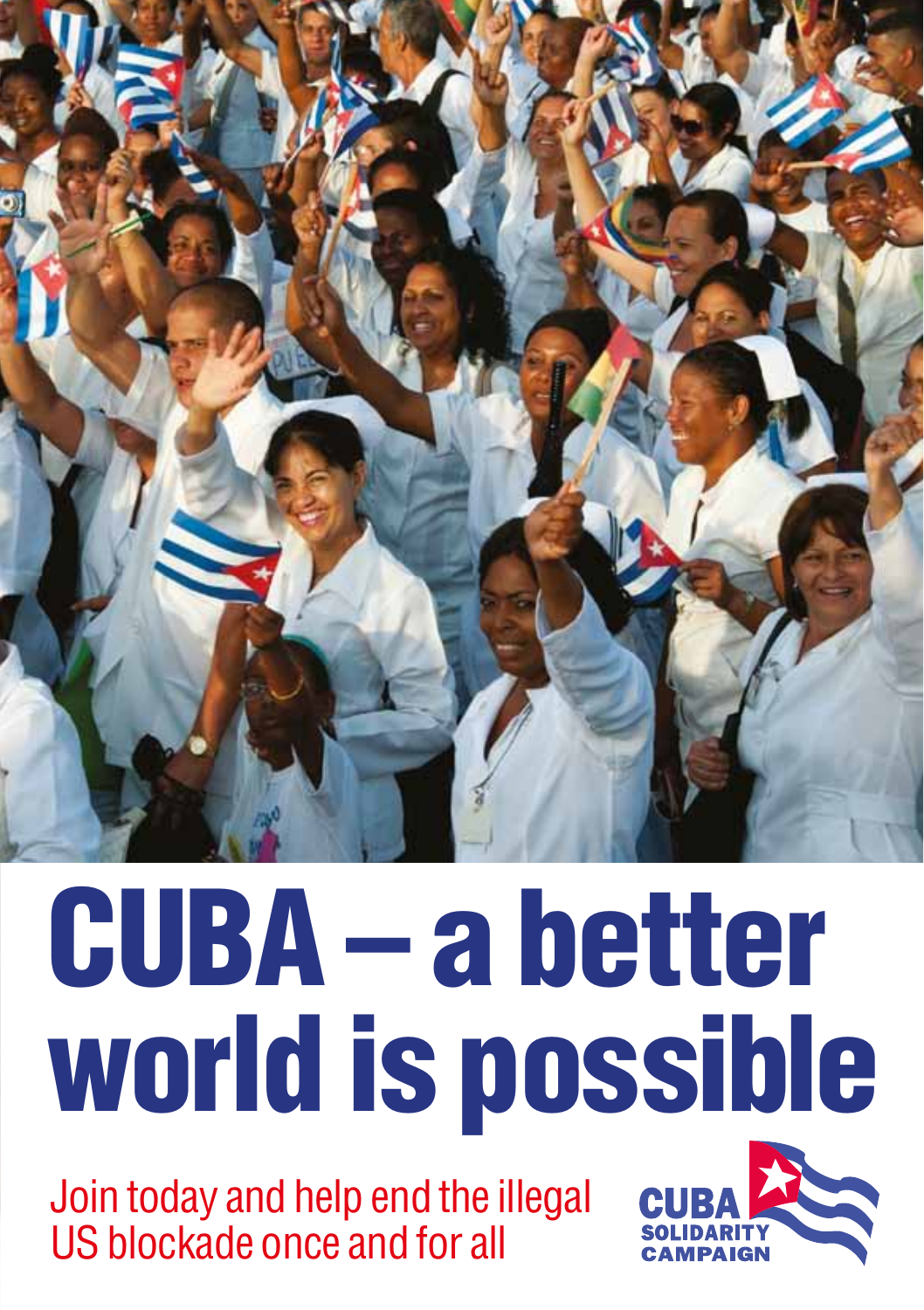## Cuba: 55 years of health, education, social justice and solidarity…



#### Health care

Lowest infant mortality rates in all of the Americas

#### **EDUCATION**

Best literacy rates in Latin America. More than three million people taught to read in 30 countries

#### **EQUALITY**

Equal pay and rights for women, and exemplary maternity leave and childcare

### Internationalism

Cuban international brigades are world renowned for providing medical aid and training to the most vulnerable people on the planet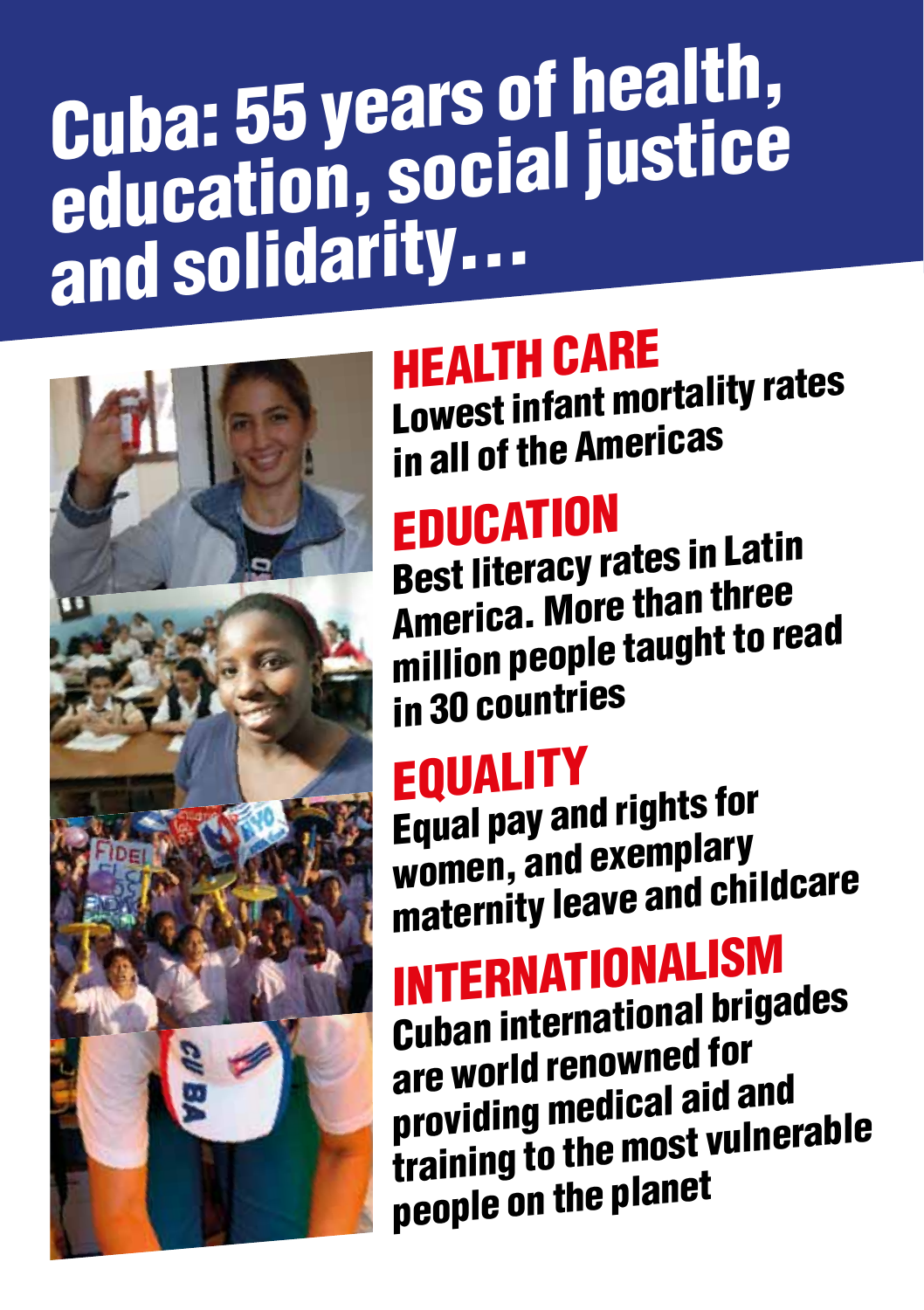# …achieved under a cruel blockade

<sup>n</sup> Twenty-four consecutive votes at the United Nations have condemned the United ■ Twenty-four consecutive voice as and<br>States' illegal blockade of Cuba<br>■ It denies Cuba access to food, educational and medical equipment and more than half

- It denies Guba accoce world market<br>the medicines on the world market<br>188 3 countries voted against the blockade at the UN in 2014 The medicines on the world market<br>
188 – 3 countries voted against the blockade at the UN in 2014<br>
On 1 January 1959 the Cuban Revolution freed the country from the brutal
- 
- 

On 1 January 1959 the Cuban Recesse.<br>US-backed Batista dictatorship.<br>Since then, this small, developing country has made world renowned social advances<br>Since then, this small, developing country has made world achievements for its people in health, education and culture. Incredible achievements since they have been carried out despite 50 years of US isolation, aggression and an illegal and

inhumane blockade.

# US objectives remain the same

- **n** Recent talks between Cuba and the US, and the release of final members of the Miami Five (Cubans imprisoned in the US for fighting terrorism), are to be welcomed. But, they do not mean the blockade is over. Nor do they signal a change in the US government's objective of 'regime change' on the island. The US government is still pursuing its own political and economic goals in Cuba by
- funding groups working to overthrow the Cuban government.
- In December 2014, just days after saying they wanted to normalise relations, USAID announced it would make \$11 million dollars available to those working to
- USAID announced it was in Cuba.<br>advance its "interests" in Cuba.<br>US citizens are still banned from travelling as tourists to Cuba by their own<br>US citizens are still banned from travelling as tourists to Cuba by despite Cub
- government and the US still illegally occupies Guantanamo Bay despite Cuba's government and the US still the return.<br>
longstanding demand for its return.<br>
In the run up to the 2016 presidential elections it is crucial to ensure that Congress<br>
In the run up to the 2016 presidential elections it is c
- takes concrete action to end the blockade, and any future US president does not overturn recent advances.

### rakes concreant advances.<br>
Your support is needed to help us end the<br>
Your support is needed to help us end the **blockade once and for all.**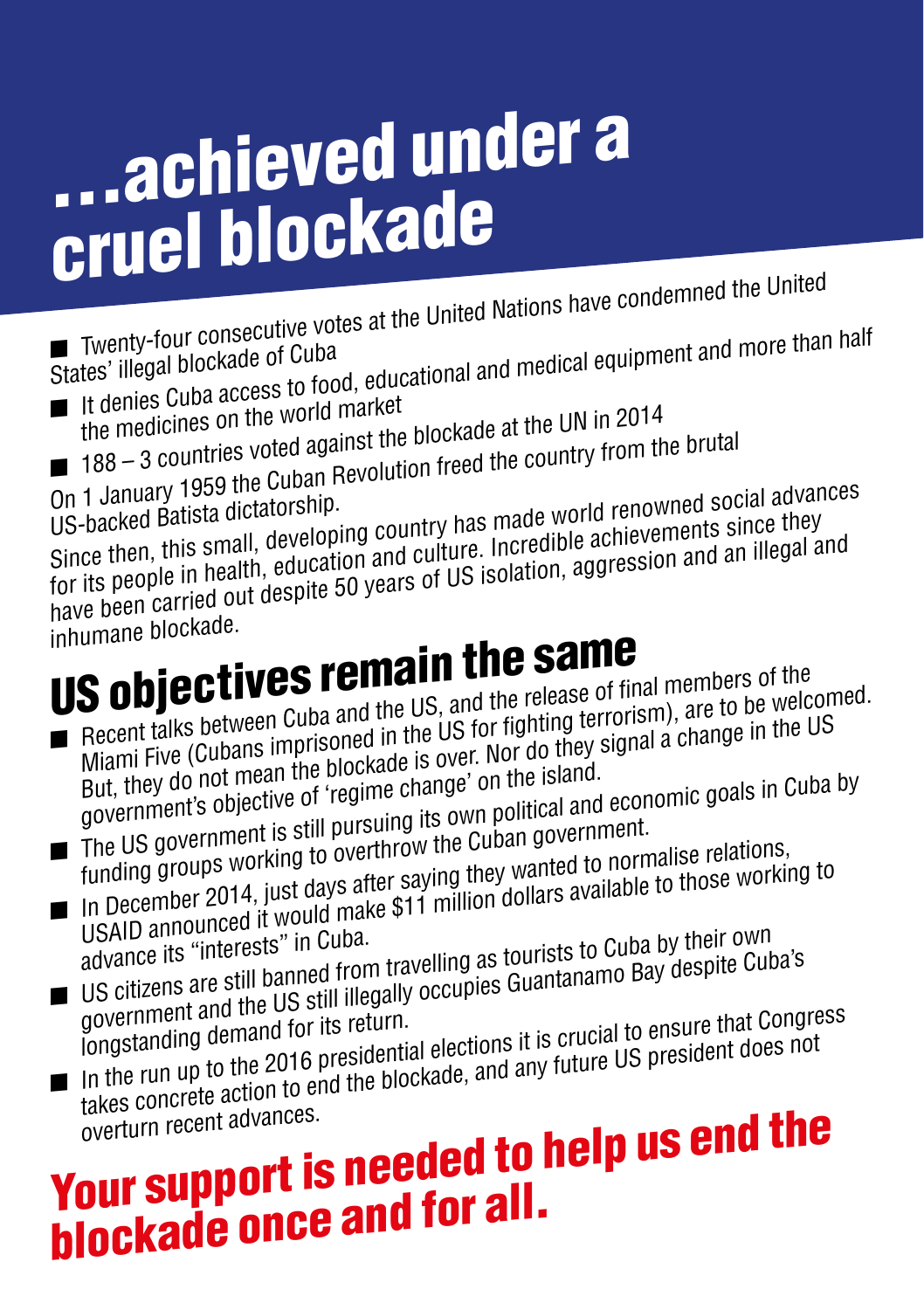#### Cuba – You can make a difference



CSC campaigns to end the illegal US blockade and to defend the Cuban people's right to determine their own future free from foreign interference and aggression.

With more than 5,000 members, affiliated organisations and 30 local groups, we lobby MPs and government, organise solidarity brigades and specialist tours, and work with trade unions and NGOs to build links with sister organisations in Cuba.

We campaign against the illegal US blockade and to defend the Cuban people's right to determine their own future free from foreign interference and aggression.

CSC is a non-party political NGO which relies on subscriptions and fundraising to carry out our work to defend Cuba. Please help support our work today.



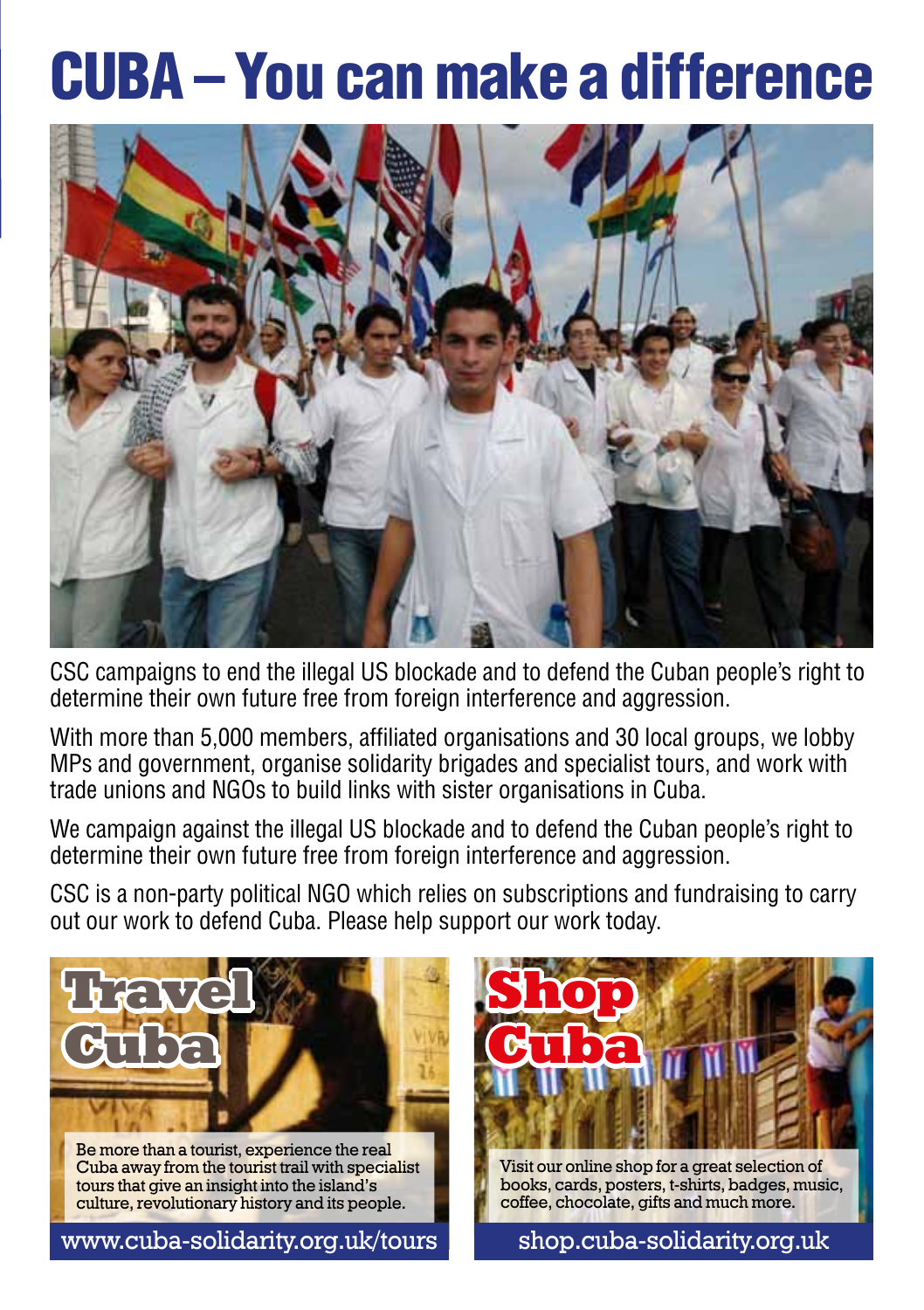#### Yes, I want to support Cuba and CSC

| Name & address:                                                                                                                      |               |                                                                                                                                                                                                                                                                                                                                            |     |                                                                          |
|--------------------------------------------------------------------------------------------------------------------------------------|---------------|--------------------------------------------------------------------------------------------------------------------------------------------------------------------------------------------------------------------------------------------------------------------------------------------------------------------------------------------|-----|--------------------------------------------------------------------------|
| Postcode:                                                                                                                            |               |                                                                                                                                                                                                                                                                                                                                            |     |                                                                          |
| Phone:                                                                                                                               | Email:        |                                                                                                                                                                                                                                                                                                                                            |     |                                                                          |
| <b>Membership category</b>                                                                                                           | £8 uwaged L   | £20 waged                                                                                                                                                                                                                                                                                                                                  |     | Join as a £20 member<br>by direct debit and also<br>receive a free Cuban |
| <b>cookery book</b><br>I wish to pay by direct debit:                                                                                |               |                                                                                                                                                                                                                                                                                                                                            |     |                                                                          |
| Please debit my account annually by                                                                                                  |               | ⊥£8                                                                                                                                                                                                                                                                                                                                        | £20 | £<br>other                                                               |
| £1.67<br>or monthly by                                                                                                               | F2<br>F3      | F5                                                                                                                                                                                                                                                                                                                                         | E10 | other<br>£                                                               |
| Annual and monthly debit will be made on 15th of the month from when membership is due.                                              |               |                                                                                                                                                                                                                                                                                                                                            |     |                                                                          |
| <b>Instruction to your Bank or Building Society</b>                                                                                  |               |                                                                                                                                                                                                                                                                                                                                            |     |                                                                          |
| Please fill in the form and send to:<br>CSC, c/o Unite, 33-37 Moreland St,<br>London EC1V 8HA<br><b>CAMPAIGN</b>                     |               | Service user number<br>5                                                                                                                                                                                                                                                                                                                   |     |                                                                          |
| Name(s) of account holders<br>Bank/building society number                                                                           |               | Please pay Cuba Solidarity Campaign Direct Debits from the<br>account detailed in this Instruction subject to the safeguards<br>assured by the Direct Debit Guarantee.<br>I understand that this Instruction may remain with Cuba<br>Solidarity Campaign and, if so, details will be passed<br>electronically to my bank/building society. |     |                                                                          |
| Branch sort code<br>To the Manager                                                                                                   |               | Signature(s)                                                                                                                                                                                                                                                                                                                               |     |                                                                          |
| Bank/Building Society:                                                                                                               |               | Date:                                                                                                                                                                                                                                                                                                                                      |     |                                                                          |
| Address:                                                                                                                             |               |                                                                                                                                                                                                                                                                                                                                            |     |                                                                          |
| Postcode:                                                                                                                            |               | For internal use only<br>Reference number                                                                                                                                                                                                                                                                                                  |     |                                                                          |
| Banks and building societies may not accept Direct Debit Instructions for some types of account.                                     |               |                                                                                                                                                                                                                                                                                                                                            |     |                                                                          |
| $\Box$ I wish to pay by card £<br><b>or</b><br>Card no<br>Expiry date<br>I wish to pay by cheque. I enclose a cheque for $E$<br>or l | Security Code |                                                                                                                                                                                                                                                                                                                                            |     | payable to CSC                                                           |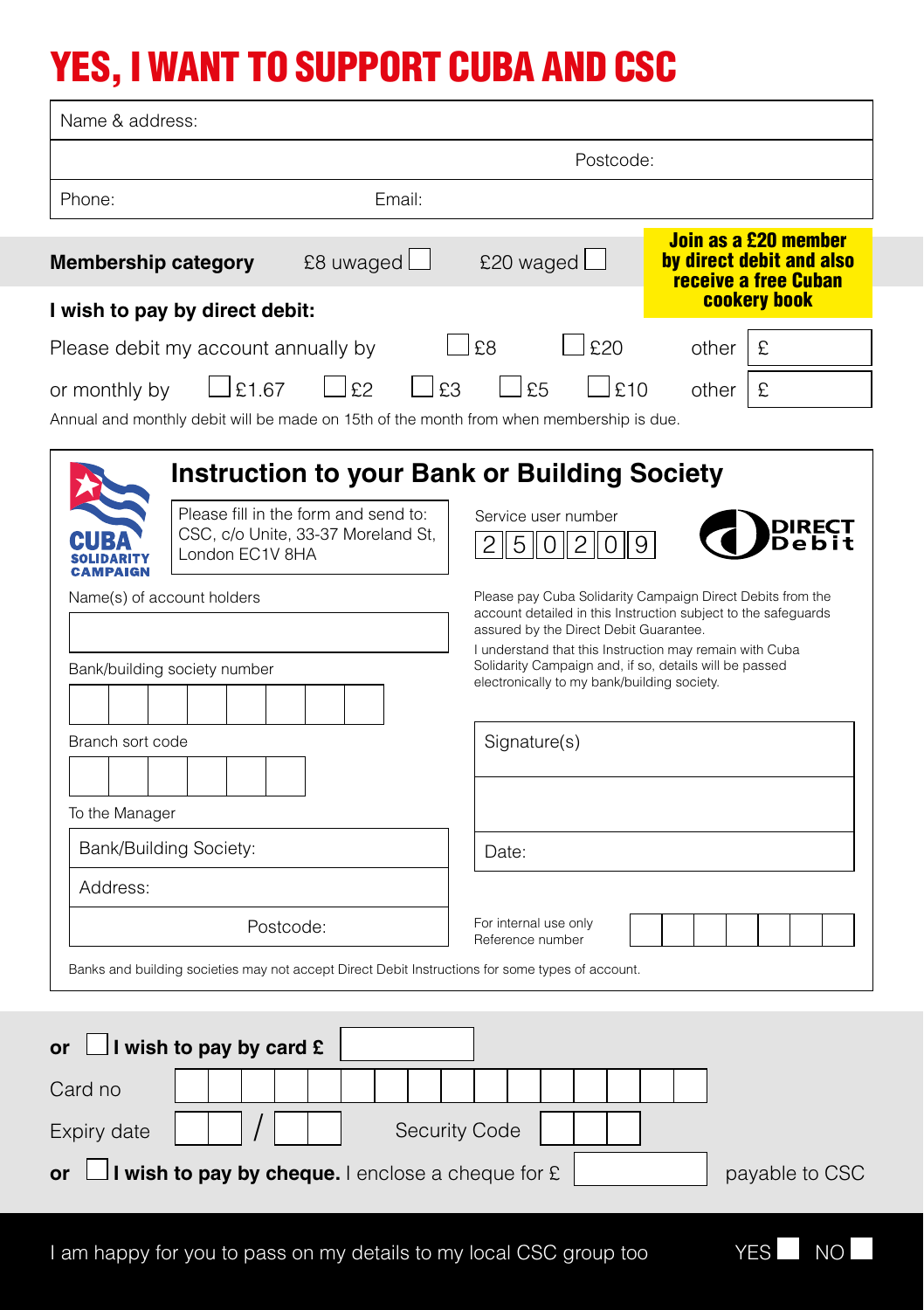### Join the Cuba Solidarity Campaign today

### Special membership offer

*A free Cuba50 anniversary CD featuring 15 of the greatest Cuban bands from the last 50 years for all new members, plus:*

- Free subscription to our quarterly magazine *CubaSí*
- Special offers, competitions and discounts on a wide range of merchandise, tours and events
- Regular briefing papers and updates on Cuba and CSC campaigns



A Taste  $\circ$ f **Bearrist Llamas** 

Join by direct debit and you also receive a copy of '*A taste of Cuba*' 140 page illustrated Cuban recipe book\* (RRP £16.10)

\*Available only for £20 or over annual direct debit payments. Alternative book worth equivalent value may be substituted if stocks run out.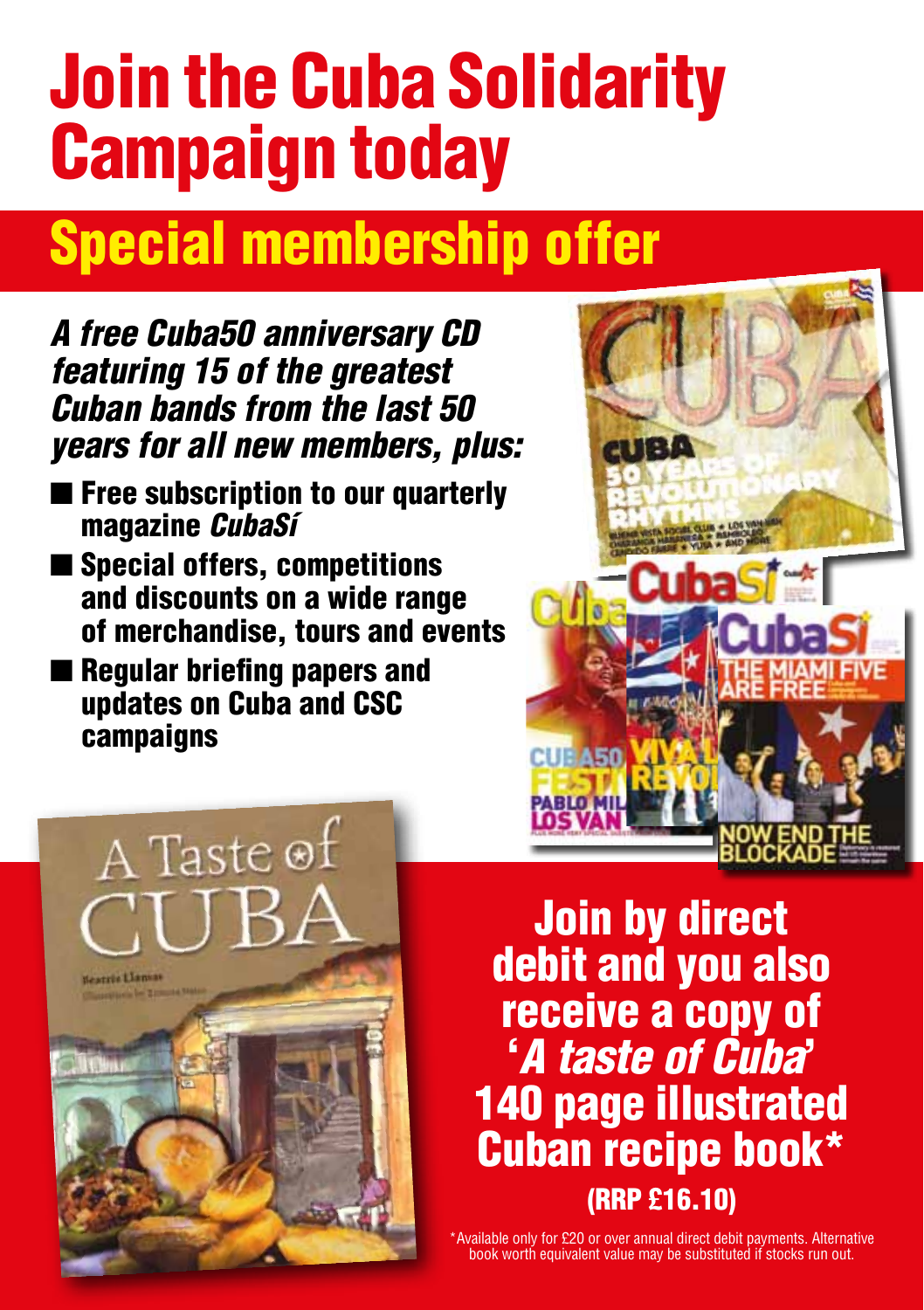*Cuba has made a contribution to African independence, freedom and justice, unparalleled for its principled and selfless character. From its earliest days the Cuban revolution has itself been a source of inspiration to all freedomloving people.*

Nelson Mandela

### Internationalist in WORD AND DEED



Cuban internationalism goes beyond simple declarations for peace and against global injustice. It is practical:

- 50,000 doctors and medical professionals proving free health care and training in 66 developing countries – more than the World Health Organisation
- $\blacksquare$  More than 3.5 million free sight-saving operations performed since 2004 as part of Operation Miracle – a programme to fight cataracts and blindness in poor countries
- $\blacksquare$  30,000 students from developing countries on free medical scholarships